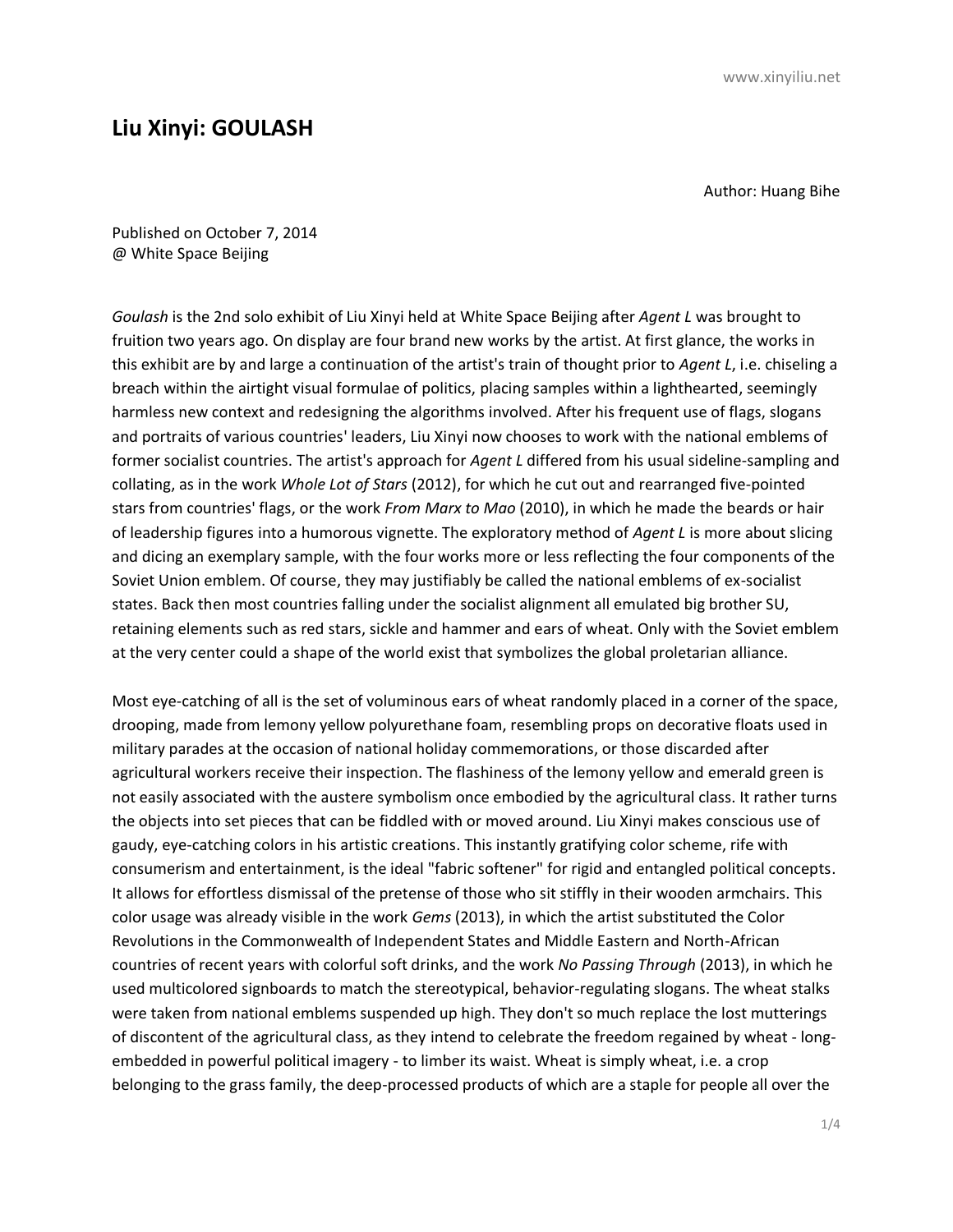world. However, the title of the work *Surplus Value* (2014) appears to be a far cry from the foodie thought chain "wheat - flour - bread - fried dough-sticks - cookies". Liu Xinyi's previous works prove that he is quite adept at finding nuanced titles for his works. Many of these show relative restraint without losing an explicit sense of directionality, especially in the case of highly participatory works that run the risk of diluting the artist's own commentary, such as the chopstick-dispenser coughing up faith-related jottings of the work *Responsive Politics* (2013), or the work *Civil Diplomacy* (2011), in which one can get a first-hand feel of relations between nation states via a hand-muscle developer. The titles are as loaded as the works themselves. Running through the entire exhibit is a red aura, held together by large captions, small titles and a range of visual elements. The title of *Surplus Value* (2014) recalls the communist system of surplus grain collection during the time of Soviet warfare. The work's title is a likely reflection of the exhibit title Goulash, a well-known term among the populace during the 60's and 70's of the previous century, satirizing a communism typified by Soviet revisionist welfare. Or perhaps the artist decided to use it solely for the term's historic weight.

Adjacent to the ears of wheat of our farmer brethren are two dumbbells made of hammers, one prostrate and one upright. Both are covered in the kind of flashy yellow that makes people want to try them out. From hammer to dumbbell: once the working class that loudly chanted the International held that hammer to shatter the ice-cold machines that suppressed them. Today, those who hold the dumbbell rival only themselves, with their heads lowered staring into their navels, releasing the energy pent up throughout the day. They belong to the *Working Out Class* (2014). The pampering of the welfare states, the wearing down of consumerism, the decomposing of intensive labor-division have resulted in the shutdown of what once was the worker movement. The barricades of the labor force are dampened under the strain of global capital, muting the rhetoric of the world's proletarian alliance. What remains are the musings of an elderly court attendant reminiscing emperor Xuanzong of a long-gone century. The obviously powerful, unyielding outer shape of the iron hammerheads that once made the old world tremble, placed on two extremes of the dumbbell, seems to echo a clanging cadence of the past.

In the work *One Night Back To Wartime* (2014), 12 red stars from ex-socialist national emblems form a massive clock face, which incidentally is also the pattern on the European Union flag. This seems to allude to the rapid succession of formerly Socialist Eastern European countries embracing the European Union throughout the first years of this century. Parallel to this rise and fall is the old Chinese saying, "The river flows East for thirty years, then spends the next thirty flowing West". However, places overshadowed by larger countries haven't undergone changes yet. Flashing beacon lights indicate the impending diplomatic orientations, bubbling under the surface. It's not the first time the powerful image of signal lights appears in the *Agent L* exhibition. In the work *Flattened World* (2013), nearly 200 neatly uniform red and blue indicator lamps representing the sovereign nations of the world are arranged to form a vision of one flattened world piece/peace (ping meaning both "peaceful" and "flat"), with the red and blue lights reflecting the choice to be made when faced with a binary dichotomy.

The colors red and blue in which the beacon lights are steeped are superimposed onto the backdrop, making ideological information appear and then disappear again. What would normally be a one-off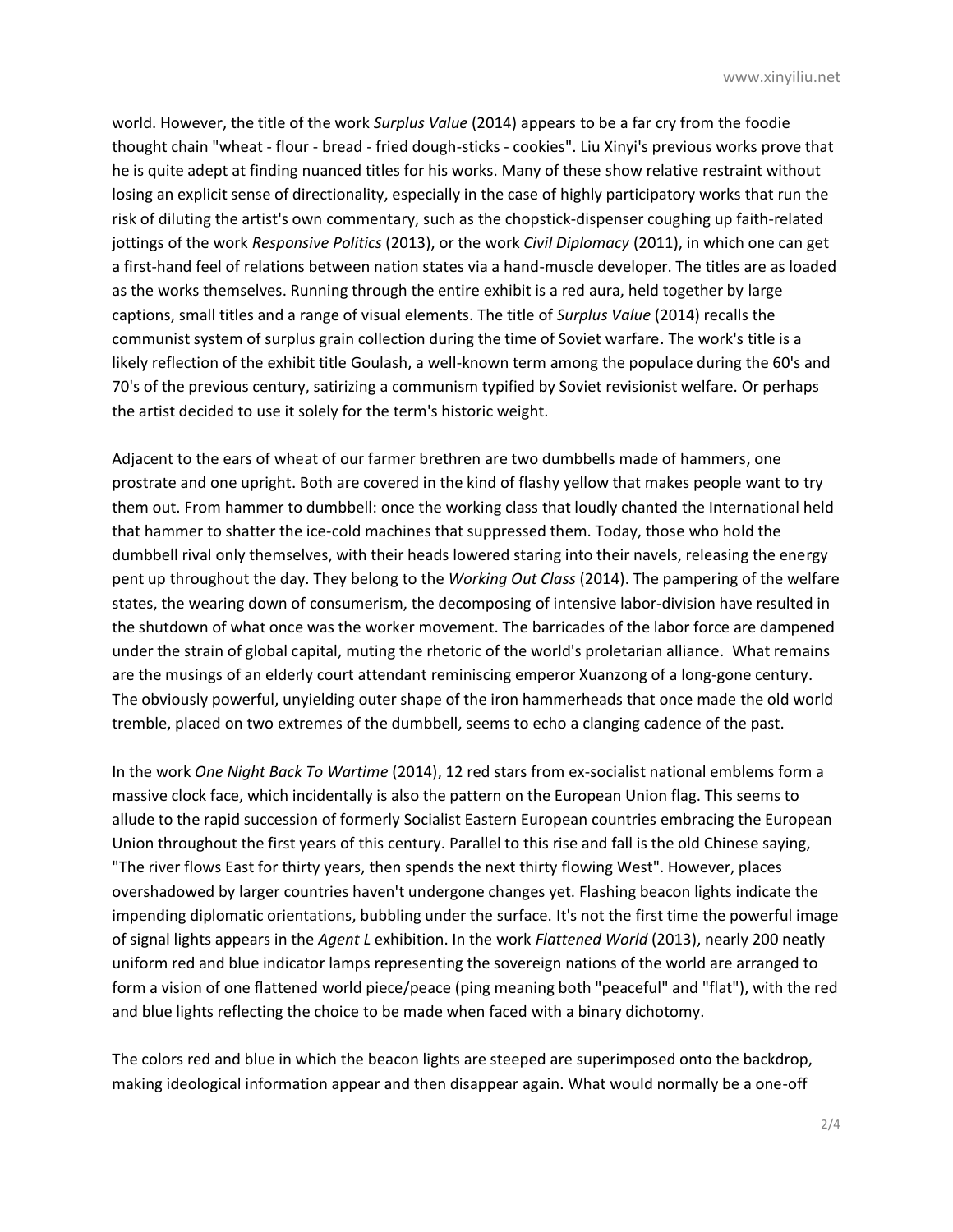decision, quite like answering a true-or-false question, now becomes less forthright. To give another example, in the work *Beauty Salon* (2012), the background shown behind the portraits of leaders currently in office of various countries doesn't come from an accidental, senseless pairing of the colors red, white and blue. "Agent L" has always made very conscious and prudent use of the straightforward yet subtle signals emitted by colors, as well as the communication and mismatches that occur among them. The sparkling red stars, a remainder of the red-hot, revolutionary fervor and alertness, have come to substitute the tranquil blue hue of the European Union flag. People are left wondering whether this is an embracing gesture, or an instance of illusory occupation. As is the case in the work *Treasure Island*  (2012), Agent L is like a naive leftfield dreamer, climbing the tops of skyscrapers that tower aloft in the jungle of diabolic wealth, illuminating remote and inspiring little red stars. The title of the work *One Night Back to Wartime* (2014) also offers much to ruminate over. Initially this phrase was uttered by a group of not so bright farmers as a begrudging response to the policy of household production output quotas implemented at the onset of economic reforms at the end of the seventies. They ended up having to toil on publicly owned lands for several decades, which overnight fell into private hands once again. Interestingly enough this phrase turned sour not long after, and eventually often got used to scoff the people of North-Korea, the country with which we were once closely interdependent, where debates regarding the system were entirely overshadowed by the forward and backward movements of the economy. Returning to the work itself, the erstwhile faith - for what it's worth - has fallen through, thus awakening us from the dream, leaving us with much to poke fun of, staring at the red stars that flicker on and off. Could it be that we are left with the remote, despondently reverent gaze of the dismembered Lenin statue by the Danube river as portrayed in the Angelopoulos film Ulysses' Gaze?

The final work discussed here, concerns three different side-angle renderings of the globe, densely covered in post-it notes with the word for "friend" written on them in different countries' scripts. With the multitude of languages spoken by people all over the world after the tower of Babel fell by the wayside, it is hard for us to communicate without obstruction. Regarding the word for friend, there exists a universalism of feeling and regionally bound disputes. However, this work not only discusses personal friendship. The title *We Have Friends All Over the World* (2014) takes us back to the stormy, unstable times in diplomatic history. This phrase, adapted from the Confucian saying "All those who roam the four seas are brethren", was used by Mao Zedong in his 1966 congratulatory letter to Albanian labor party secretary Enver Hoxha. This had an undulating effect on the hearty, lofty sentiments of the day, be it that allies back then always appeared in pairs with their enemies. Who classifies as our enemy? Who classifies as our ally? This oft-repeated question of paramount revolutionary importance has revealed a self-imposed vigilance, manifesting itself under inflammatory circumstances. And yet, abnormal friendships or enmities have a tendency to commence, turn around and end in abnormal ways. After a short period of not more than a few decades, the work before us uses different scripts to express the same referent. Perhaps some inspiration was gained from the Soviet emblem, which uses the scripts of ten something SU member states to give expression to the phrase "Workers of the world, unite!". Yet at no point are people made to feel any foreshadowing of impending disaster, rather what's revealed is a mood of goodwill prevailing in the era of globalization, a peaceful picture of the rule of capital. The word friends can be easily enunciated without being weighed in the hand. Each country's writing